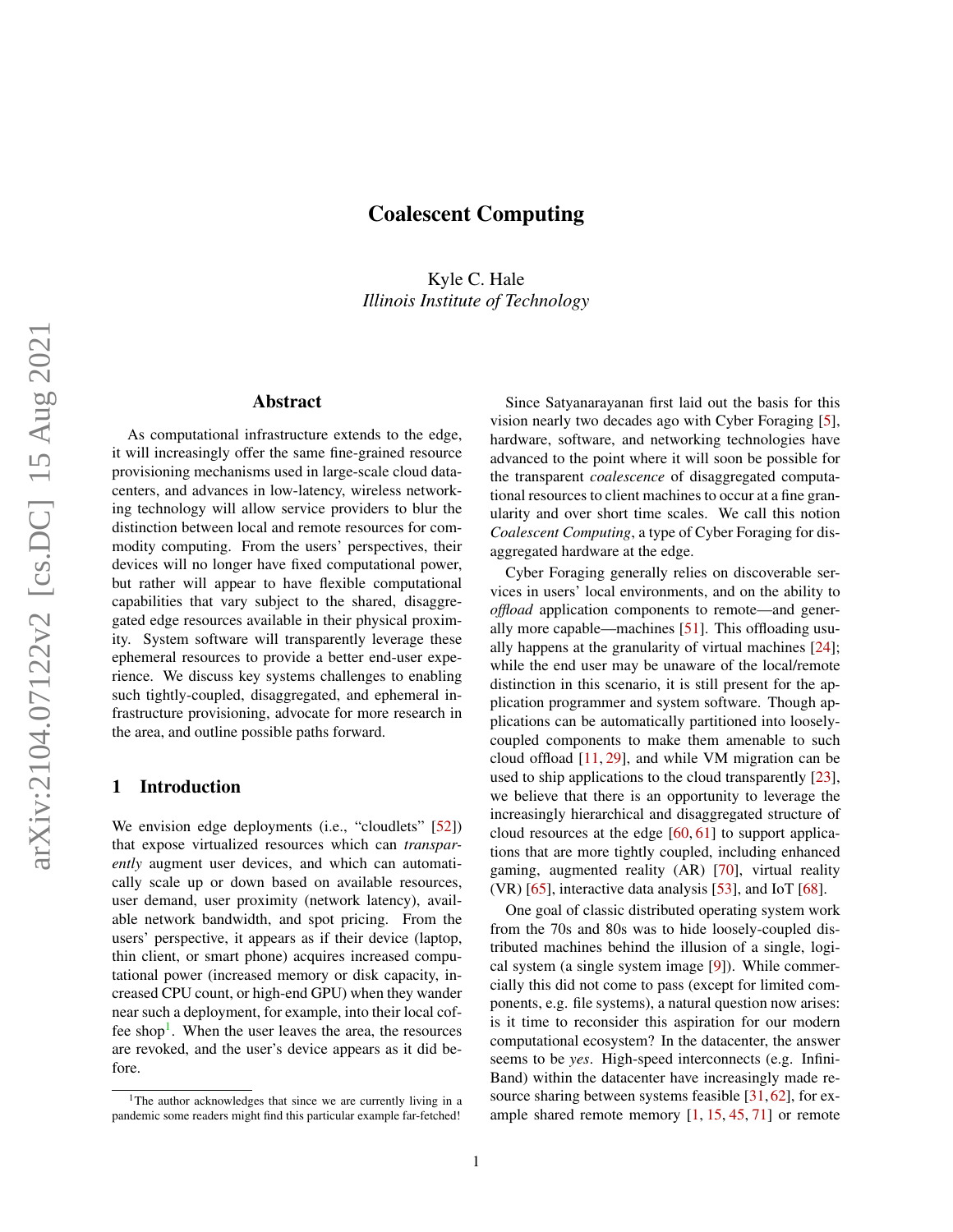

<span id="page-1-0"></span>Figure 1: Coalescent Computing .

swap [\[2,](#page-6-3) [22,](#page-7-4) [49\]](#page-9-4). I/O device virtualization is becoming more sophisticated, with efficient offload enabled by API remoting [\[4,](#page-6-4) [16,](#page-7-5) [50\]](#page-9-5), and device sharing among tenants [\[66\]](#page-10-6). These trends, along with hardware proposals for scale-out systems [\[21,](#page-7-6)[36,](#page-8-2)[43\]](#page-9-6) and disaggregated hard-ware on the horizon [\[3,](#page-6-5) [12,](#page-7-7) [18,](#page-7-8) [28\]](#page-8-3) point towards a datacenter that consists of loosely-coupled, disaggregated resources. LegoOS, a notable first step in disaggregated operating systems, embraces this view of the datacenter while retaining Linux ABI compatibility [\[55\]](#page-9-7), and GiantVM demonstrates how to virtually and transparently compose datacenter resources [\[69\]](#page-10-7).

While datacenters obviously benefit from low-latency, wired interconnects and relatively static hardware configurations, the momentum in disaggregation is encouraging for commodity computing at the edge as well, and we argue that there is a ripe opportunity for OS research to make Coalescent Computing a reality. Below we describe Coalescent Computing in more detail, discuss some of its key research challenges, and ideas for OS design to investigate the space.

## 2 Coalescent Computing

Coalescent Computing can be captured succinctly with the following principle:

Coalescence Principle: Users' devices experience a coalescence of resources proportional to proximity as users move through the physical environment.

Figure [1](#page-1-0) depicts the Coalescence Principle at work. The number of resources coalesced into a user's device is inversely proportional to the user's network distance



<span id="page-1-2"></span>Figure 2: Coalescence of disaggregated remote cores and a GPU in the user's proximity.

to the hosting machines<sup>[2](#page-1-1)</sup>. While in most cases those hosting machines will be stationary, in some cases, users with less constrained devices may offer their resources to nearby users, as in Femtocloud [\[25\]](#page-8-4). Other metrics, such as pricing, network congestion, and power budgets for the systems hosting disaggregated resources will also affect availability.

As a user navigates the physical environment, the OS on their device queries nearby resource availability, and puts in bids for resources based on current and historical system load. For instance, a user that just finished a recorded Zoom call might cause a CPU spike that triggers their OS to bid for nearby leasable CPUs to aid in video encoding. If no such resources are available, the system can either borrow resources from the traditional cloud (with a latency penalty), or fall back to local resources. Figure [2](#page-1-2) depicts a scenario where a user is playing a CPU and GPU-intensive game that outstrips the abilities of his or her laptop. The user is in nearby proximity of a high-end workstation housing several GPUs and an edge rack that contains a collection of disaggregated CPUs. The user sees both physical resources on the local machine  $(1)$  and virtual resources from remote systems  $(2)$ . To accommodate system load, the device's Coalescent OS transparently discovers, negotiates, and acquires a virtual GPU  $\overline{4}$  and four virtual cores 3 from the rack over the wireless link. This reactionary resource provisioning is reminiscent of computational sprinting [\[38,](#page-8-5) [48\]](#page-9-8) and JIT-provisioned Cyber Foraging [\[24\]](#page-7-0), but it happens at the granularity of disaggregated cores and devices. Note that a corollary of the Coalescence Principle is that as users leave the environment resources are relinquished and the system gracefully migrates any necessary computations or state back to the local machine, or to the cloud if WAN latencies can be tolerated.

We expect a system implementing Coalescent Computing to have the following properties:

<span id="page-1-1"></span><sup>2</sup>This may or may not correspond to physical distance, e.g. in wired settings.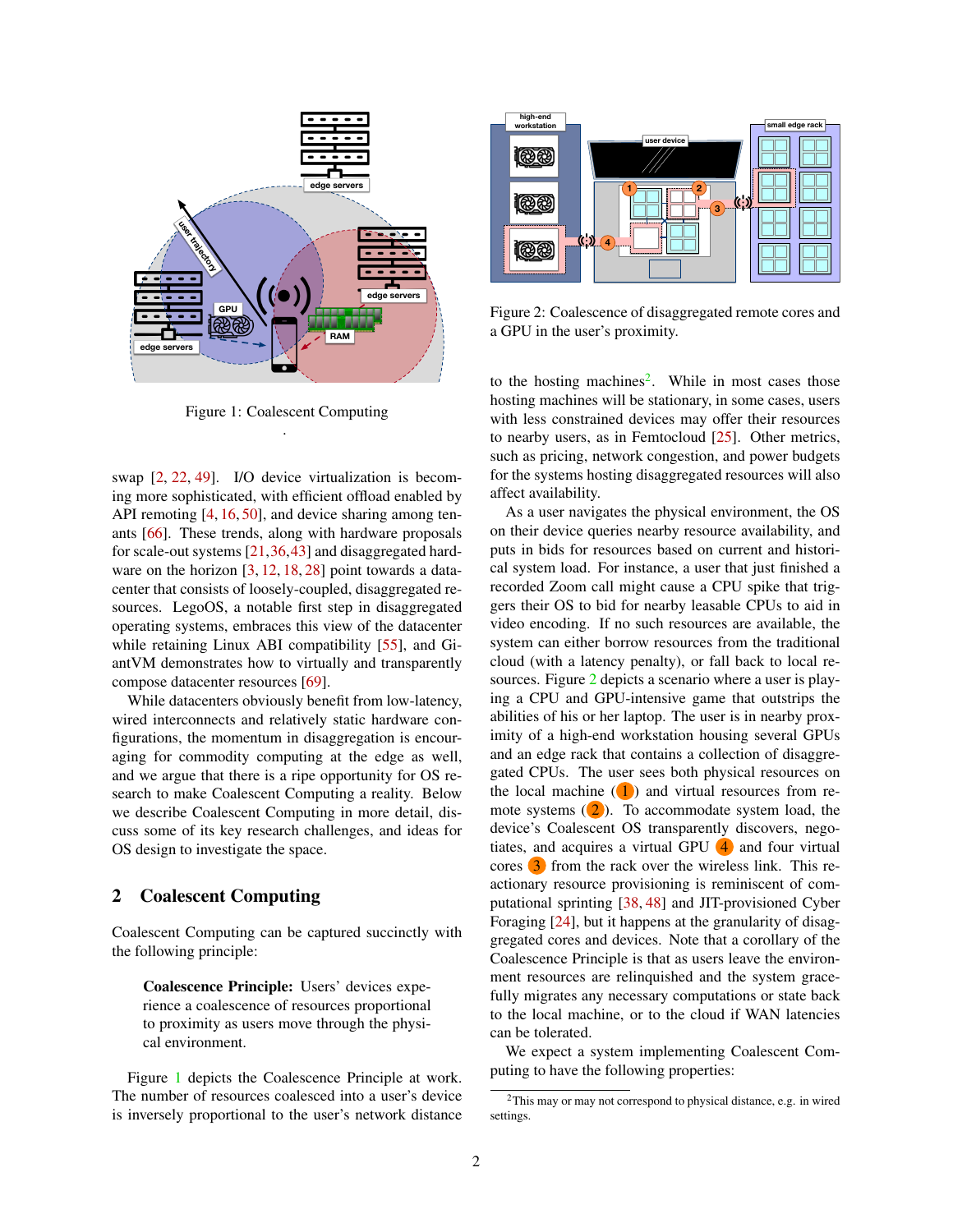Transparency While users may set coalescence policies ahead of time, the system transparently acquires and relinquishes resources nearby in the environment; this is a key distinguisher from typical cloud offload. Acquisition here does not mean sole ownership of the physical remote resource, and does not necessarily imply that the user should be charged for it. For example, an idling user's system may make resource reservations, but as long as the user is idle, the OS or monitor on the remote system is free to schedule other work. Qualityof-Service (QoS) policies and the degree of sharing can be determined by providers, and will likely change from user to user. Because users' resource acquisition policies may be at odds with one another, and because applications have diverse requirements, policy enforcement will involve solving a challenging, multi-objective optimization problem [\[20\]](#page-7-9) on hosts that expose resources. While there are effective techniques for solving such scheduling problems in the datacenter—for example with recommender systems [\[13\]](#page-7-10) or reinforcement learning and Bayesian optimization [\[47\]](#page-9-9)—in this setting user mobility will significantly affect resource availability and users' devices may coalesce resources from different providers, rendering a centralized scheduling mechanism ineffective. One possible path forward is to combine application profiling (informing resource *requests*) with decentralized versions of ML-based schedulers (guiding resource *grants*). Thus, sets of leasable resources (servers, desktops, and possibly user devices) form ad hoc networks to run a distributed, coalescent scheduler.

The user can monitor currently "attached" resources using familiar means. For example, /proc/cpuinfo in a Coalescent OS exposing a Linux-like interface would include both physical CPUs on the device and virtual CPUs coalesced from a nearby edge server. Similarly, /proc/meminfo would show remotely coalesced pages (though sub-page granularity remote memory is a possibility [\[49\]](#page-9-4)).

At a surface level, the OS sees the remote CPUs (and other resources) just like normal CPUs, and once they are properly initialized and booted, the OS can schedule work on them. However, the OS must take care in how it schedules work on remote resources when applications are tightly coupled, so must have some notion of resource localization (see Section [3.2\)](#page-4-0). This bears some similarity to NUMA-awareness, but is more challenging given the inherent dynamism of resources whose coalescence depends on user proximity.

Performance Users will expect their devices to be responsive. While there is more flexibility here than in the datacenter environment, the underlying technology presents more challenges too (Section [3\)](#page-3-0). In particular, as resources attach and detach from user devices, it should not perceptibly affect response times.

While the single-system image abstraction is a compelling one (e.g., CPU cores come and go as the user moves around), not all applications will want to *use* those cores, since their use comes with a latency penalty. The system must be aware of the distinction between latencysensitive and throughput-sensitive workloads [\[56\]](#page-10-8), and must guide resource coalescence with that in mind. We believe that there is likely a sweet spot for applications that thrive in a coalescent setting. For applications with components that communicate quite often (e.g., a tightly-coupled, multi-threaded stencil code), decoupling the components will incur a significant penalty. On the other hand, loosely-coupled applications that perform bulk computations (e.g., rendering a single scene) can be sufficiently handled by offloading to a distant cloud. Thus, identifying applications that fit into this sweet spot is a primary concern.

Resilience Though we can envision Coalescent Com-puting extending to wired environments<sup>[3](#page-2-0)</sup>, systems will more often need to make do with unreliable wireless connections. A Coalescent OS must deal with dropped connections gracefully, for example using replication and fail-over, or by periodic checkpointing. In any case, techniques applied to achieve resilience should avoid centralized coordination given the ephemeral proximity of resources. However, some systems—for example edge servers housed in a back room cabinet—will be more static by nature, will have a constant power source, and will likely have a reliable wired connection to the internet, and thus should be weighted more heavily when choosing coordinating nodes.

Customizability While users need not normally tend to resource coalescence policies, we anticipate that there will arise scenarios where customization will be advantageous. For example, users may set a lower threshold on battery levels at which the system discovers, negotiates, and leases resources, thus limiting power consumption by the wireless radio and by the system itself. Even if one user has a high-end laptop, he or she likely would not want another user pegging one of the CPUs when the battery is on its last leg. Other users might prefer more detailed performance tuning, for example setting thresholds on swap space using remote memory, capacity limits on leased resources, CPU load thresholds for offloading, and so on.

Privacy and Security When users offload computation to cloud resources or instantiate VMs on public

<span id="page-2-0"></span><sup>&</sup>lt;sup>3</sup>For example, inductive charging surfaces seen in some coffee shops now might one day incorporate network interfaces.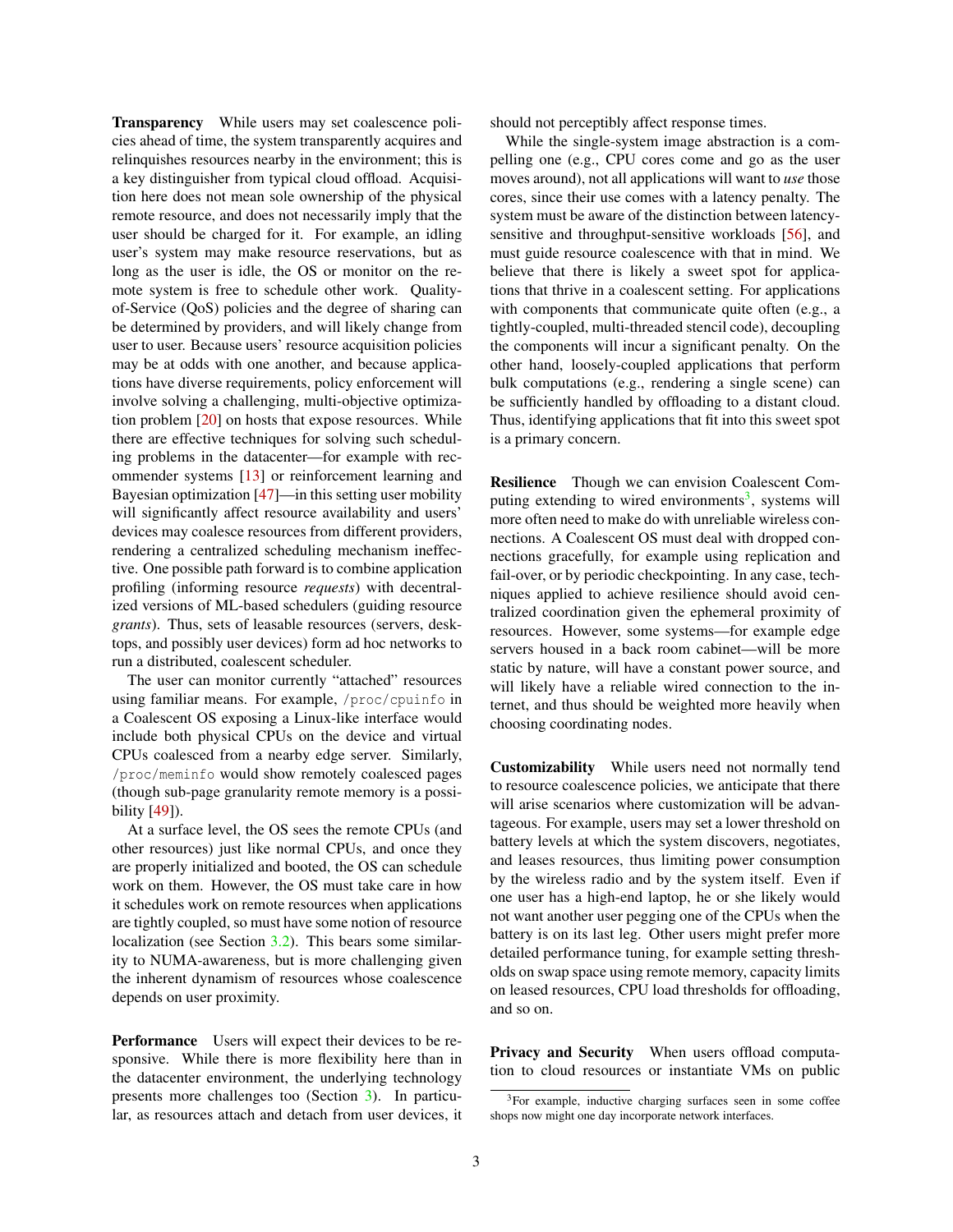| <b>Technology</b>                | Latency               |
|----------------------------------|-----------------------|
| SoL lower bound at 10m           | $33$ ns               |
| Cross-core cache-coherence       | 100-200 ns $[30]$     |
| soNUMA (proposed)                | 300 ns $[43]$         |
| Cross-socket (OPI)               | 355 ns $[10]$         |
| Inter-processor Interrupts (IPI) | $\sim$ 500 ns [26]    |
| PCIe Gen 3                       | $900 \text{ ns}$ [40] |
| InfiniBand RDMA (one-sided)      | 1 $\mu$ s [32]        |
| WiFi 6E (reported)               | $\sim$ 2 ms [14]      |
| 5G URLLC (reported)              | 1 ms [19, 37]         |
| 5G (first-hop)                   | 14 ms [39]            |
| Typical WiFi $(90^{th}$ %-ile)   | $20 \text{ ms} [58]$  |

<span id="page-3-1"></span>Table 1: One-way latency for common and emerging networking technologies.

infrastructure, they place some degree of trust in the provider, since they direct the action. With Coalescent Computing, a user's application may be run on untrusted hardware, potentially divulging sensitive information. Some malicious users may be incentivized to lease out their resources just to compromise other users' data. Others may coalesce resources from nearby users (possibly coordinating with other bad actors nearby) to carry out a denial-of-service attack. Systems must have mechanisms in place to mitigate such scenarios. This is a problem that also plagues decentralized volunteer computing systems [\[17,](#page-7-14) [33\]](#page-8-11). Proper isolation using hardware support, virtualization, and collaborative monitoring and reporting of bad actors can alleviate the effects of malicious behavior.

## <span id="page-3-0"></span>3 Challenges

We now discuss major challenges both in hardware and in OS design that impede progress in realizing Coalescent Computing.

#### 3.1 Hardware

The overriding challenge for Coalescent Computing from the hardware perspective will be the performance characteristics of wireless links. Table [1](#page-3-1) lists single-hop latencies for various interconnects up and down the stack reported by others. Cache line transfers on the coherence network between Nehalem cores land in the 100-200ns range, whereas high-performance InfiniBand cards are still more than 3X that latency at ∼1*µ*s. As Shan et al. have already shown in the datacenter environment, this puts coherent resources off the table for now [\[55\]](#page-9-7). This especially rings true for wireless technologies (last four rows of Table [1\)](#page-3-1). Typical WiFi connections have reasonably low first-hop latency at 20ms, but there is a long tail that puts the damper on deterministic performance. However, emerging, ultra-low latency wireless standards like 5G URLCC (designed with applications like wireless factory automation and AR in mind) and WiFi 6E bring the latency down by an order of magnitude and are reported to reduce latency variance significantly. Coherence will still be out of reach, but with the right OS support we believe Coalescent Computing can be realized over these low-latency wireless links. For reference, the first row of the table shows the speed-of-light delay at 10m, which we can view as a lower bound on the latency of future wireless networking between edge systems. While there is much work on characterizing and improving the performance of wireless links, little has been done to guide automated decisions based on their properties. In particular, for a coalescent system to work properly, it must be able to infer signal strength (and user distance) accurately in order to project the impacts on application performance and thus guide coalescence dynamically. This is an open problem.

Unfortunately, current wireless interfaces are not suitable for operating with disaggregated resources. Prototype systems for disaggregated hardware today make heavy use of RDMA capabilities and fixed network latencies. WiFi interfaces could be optimized for Coalescent Computing, for example by customizing the wire protocol for resource acquisition, and by integrating lowpower mechanisms for resource discovery, as in Blue-Tooth Low Energy (BLE). These NICs might also incorporate features we see in high-end cards today like RDMA, atomics, and memory protection. The NICs might also be integrated near the processors to act as a proxy socket to facilitate communication between remote resources, as in soNUMA [\[43\]](#page-9-6).

While the OS may employ loosely-coupled monitors on remote resources (Section [3.2\)](#page-4-0), users may want to customize the software they run on these resources. This will require enhanced lightweight virtualization in wireless NICs, namely self virtualization (e.g., SR-IOV) and boot protocols that incorporate disaggregated hardware (extended PXE). NICs on the users' systems must coordinate with the BIOS (e.g. via a lightweight platform management controller or a BMC) in order to keep hardware information exposed to the OS (namely, ACPI tables that enumerate NUMA regions and processor information like the SRAT and SLIT tables) consistent with coalesced resources. ACPI likely needs to be extended to support Coalescent Computing, and platform hardware will need to route the boot sequence (e.g. the SIPI and IPI sequence on x86 chips) through something like an APICv [\[41\]](#page-9-11) rather than applying the traditional *trap-andemulate* model.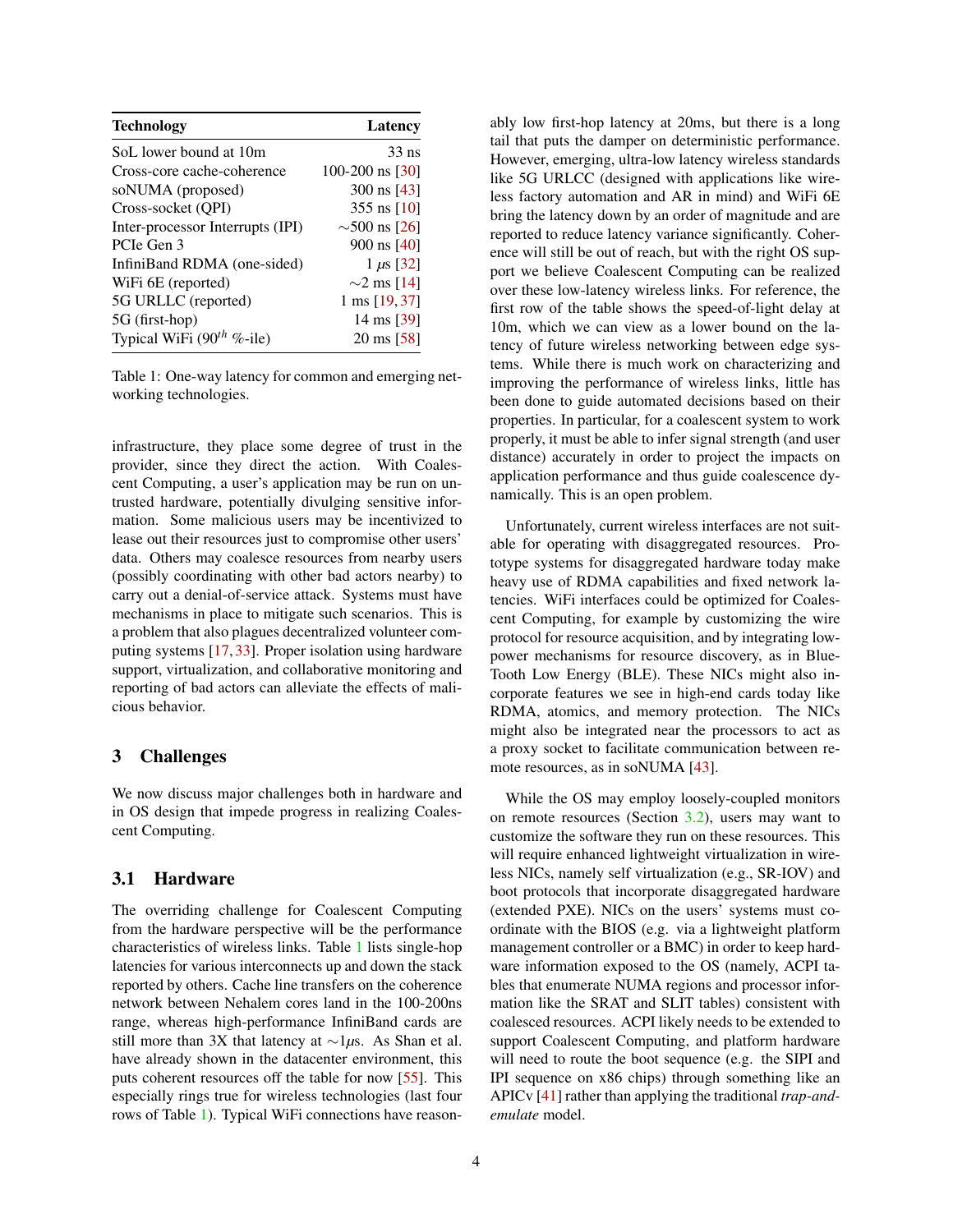## <span id="page-4-0"></span>3.2 Software

A Coalescent OS will need to support the following: performance, disaggregation, resource discovery, adaptation, hardware heterogeneity, and fault tolerance. Several OSes from the research community support some of these features, but not all. For example, LegoOS is the first OS designed for disaggregated hardware [\[55\]](#page-9-7), and provides a good foundation to build upon for Coalescent Computing. The idea of stateless, loosely-coupled monitors running on disaggregated hardware components will serve a Coalescent OS as well. However, the LegoOS design focuses on datacenter applications, and the ExCache-based memory management, the global resource managers, and the InfiniBand/RDMA-based RPC will not transfer easily to a wireless edge setting without significant hardware enhancements.

Performance To reconcile privacy and performance, users will likely want their code and data to reside in isolated environments. This means that monitors will need to employ very lightweight, fast-start hardware virtualization, which we have previously shown is possible on the order of microseconds [\[64\]](#page-10-10). Light-weight, virtual execution environments will be launched on-demand to host second-level monitors from the mobile user's system. Hardware monitors will isolate user monitors from one another. Virtualization hardware enhancements discussed in the previous section will make this more efficient, and a Coalescent OS will likely incorporate something like the *boot drivers* used in Barrelfish/DC to account for dynamically changing CPU information not supported in ACPI [\[67\]](#page-10-11). The CPU boot process will look much more like the plug-and-play PCI probing process present in commodity OSes today. For undersubscribed CPUs, the resource monitor may use CPU hot-remove functionality to space-partition the user monitor, reminiscent of co-kernels in Pisces [\[46\]](#page-9-12). As with Barrelfish/DC, decoupling the OS from the underlying hardware will allow for greater flexibility with dynamic OS updates as well, as was also demonstrated in K42 [\[8\]](#page-6-6).

Performance will be mainly limited by network latency and bandwidth. A Coalescent OS will have to employ aggressive techniques to hide network latency and variability. The OS can avoid expensive coherence traffic by using message passing in lieu of shared memory, for example as is done in Barrelfish [\[7\]](#page-6-7) and LegoOS. Serialization costs and software overheads must also be avoided, as we are learning with disks as SSDs become faster [\[35\]](#page-8-12). For remote memory performance, skewed access distributions may help [\[21\]](#page-7-6), allowing caches to be used to take advantage of temporal locality, but it is unlikely to produce the same benefits we see in the datacenter. That said, similarities between users in geographical proximity may offer hope, and the same principles that enable CDNs will present opportunities for deduplication and sharing in edge systems [\[61\]](#page-10-1).

Coalescent systems will benefit from QoS policies. These policies can be set based on provider inputs (e.g. informed by user account balance), social credits ("how many CPU hours has the user leased out?"), current system load, physical proximity, and the user's affinity for particular resources ("only coalesce memory, not CPU or accelerators").

The system should also employ best effort coalescence of resources; namely, if network conditions are incapable of providing adequate performance, resource negotiations should fail, and applications can run on local resources or fall back to the traditional cloud. This besteffort behavior has already been demonstrated for servicing I/O requests in MittOS [\[27\]](#page-8-13).

Generally speaking, as Schwarzkopf et al. aptly point out [\[54\]](#page-9-13), deterministic performance was the albatross for early distributed OSes, and we must be mindful of the lessons learned there [\[59,](#page-10-12) [63\]](#page-10-13). Hardware improvements will certainly help, but exposing performance variability to the OS is paramount for it to make acceptable decisions.

Heterogeneity Disaggregated CPUs, GPUs, FPGAs, memory, and storage will inevitably be more heterogeneous than in a typical datacenter. A Coalescent OS must handle this heterogeneity transparently. Monitors written for different devices can expose a unified interface, but applications must be able to run on diverse hardware, including different ISAs, especially as competitors to x86 gain prominence. This system might require applications be compiled into fat binaries, but a more flexible approach would employ an intermediate representation (IR) to dynamically adapt the application to the ISAs of nearby resources, as in Helios [\[42\]](#page-9-14). Such a system would make judicious use of just-in-time (JIT) compilers on edge nodes, or in cases where performance is less critical, language VMs. Using JIT compilation to address heterogeneity adds another layer of complexity for performance, as it can introduce even more variability. Managing this variability is critical for Coalescent Computing, but we have only scratched the surface of minimizing JIT compilation latency [\[34\]](#page-8-14).

Resource Discovery As users navigate the physical environment, their devices must query nearby systems for available resources. This resource discovery process must occur often enough to react to load spikes, but not so often as to drain device battery and congest the local network. The OS and hardware might employ UPnP here [\[44\]](#page-9-15), as in Slingshot [\[57\]](#page-10-14), but the protocol will likely need to be enhanced to include resource load information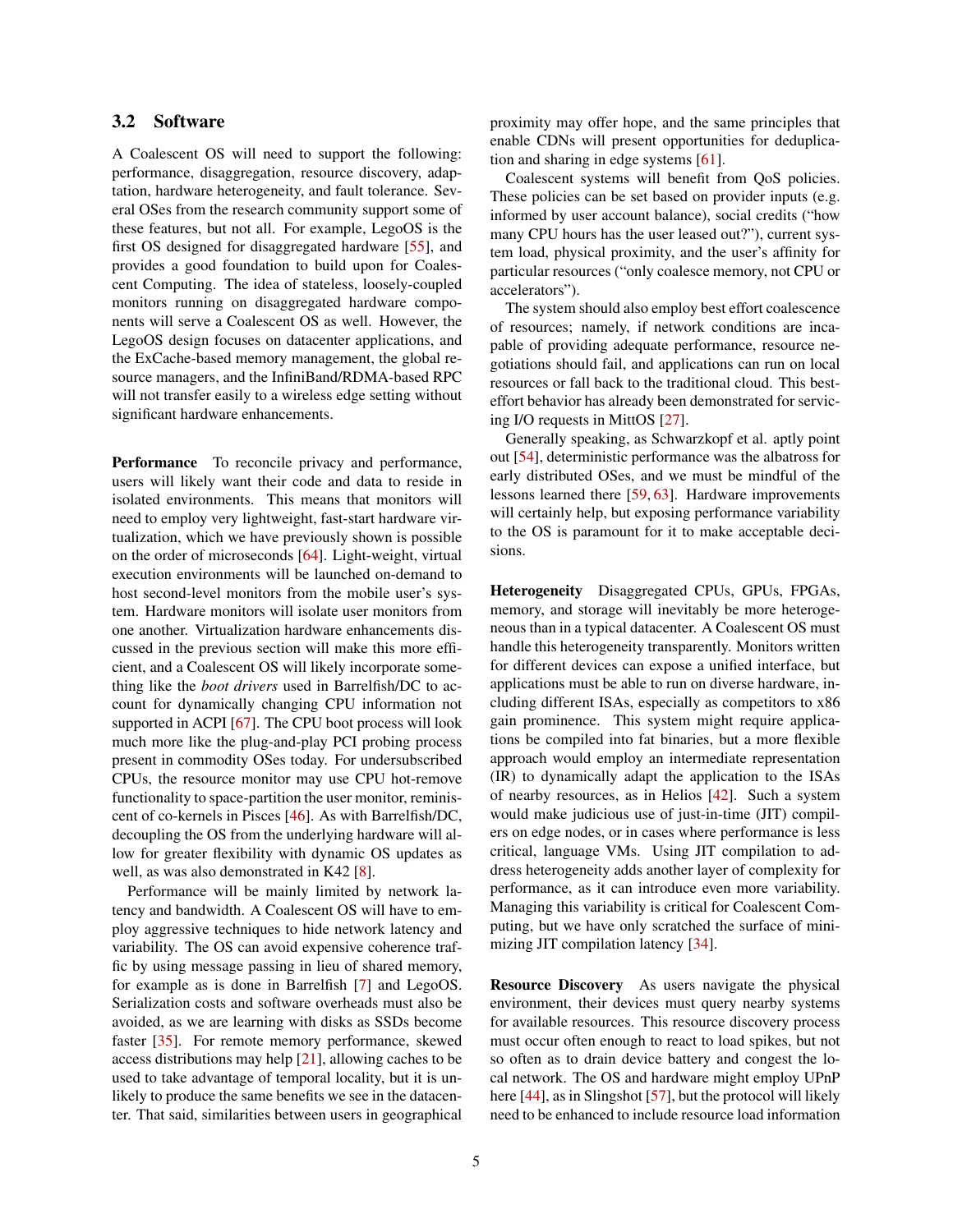and performance characteristics. When negotiating coalescence, the OS will automatically choose a subset of nearby resources subject to user preferences and system load.

Programming Model The Coalescent OS can by default transparently migrate computation between local and remote machines. For example, for each new vCPU added to the system via Coalescence, the OS exposes a new run queue, e.g., over distributed shared memory. The OS can add a thread to the remote run queue as it would on the local system, but with a performance penalty. For example, the code in Listing [1](#page-5-0) shows a trivial example of creating a worker thread that processes tasks in a shared queue. The Coalescent OS is free to schedule this thread on a remote vCPU if available. However, since the user is mobile, that remote vCPU may disappear. The remote worker thread might dequeue work from the shared queue then fail, losing that work. There are of course many techniques for handling failures and ensuring consistency in distributed systems, but in a language like C where mutations on shared state can happen anywhere, it is quite challenging to apply these techniques transparently.

```
static void worker () {
2 while (1) {
           work_t * work = degueue_work();
           do_work( work);5 }
6 }
8 void main () {
9 p th r e a d _ t th r;
10 pthread \text{create}(\& \text{thr}, NULL, worker, NULL);
11 p th r e a d _j o in ( th r , NULL);
12 }
```
Listing 1: Creating a worker thread.

One possibility is to expose remote resources and the potential for failure to the programmer. Listing [2](#page-5-1) shows such an example using a CC-aware wrapper around the pthreads runtime. Here the programmer explicitly places constraints on the remote vCPUs that the thread can run on by specifying the maximum acceptable latency to the remote vCPU in *µ*s. The programmer also indicates that the system should favor remote vCPUs over local ones when available (EAGER\_REMOTE). Finally, the programmer specifies that when a failure is detected by the runtime, the thread should be recreated on the local machine after a failure is handled by user-specified code (here the programmer provides code to recover the work queue, e.g., with a persistent write-ahead log).

```
1 #include < cthread . h>
2 static struct cthread attrs {
       3 . latency bound = 100, \frac{1}{2} usec
```

```
4. strate gy = EAGER REMOTE,. f a i l u r e = RETRY_LOCAL,
6 \} cta;
 7
s static int handle failure () {
9 return recover_work_queue();
10 }
11
12 void main () {
13 cthread_t thr;
14 c th r e a d _ c r e a t e (& th r , & c t a , fun , NULL,
       h and le_failure);
       \text{cthread\_join} (thr, NULL);
16 }
```
Listing 2: Creating a worker thread with failure recovery using an explicit CC API.

In many cases, it will be preferable to manage *functions* running on remote resources, rather than execution contexts. In this case, the Coalescent OS can expose a function-as-a-service (FaaS) API as well. In addition to the typical FaaS event-triggered function invocation model, a CC FaaS API might also allow for RPC-like, *synchronous* invocations via language annotations. For example, a programmer might specify that a function can run on remote resources by using a *virtine* (virtual subroutine) [\[64\]](#page-10-10), as shown in Listing [3.](#page-5-2)

```
virtine int fun () {
2 \qquad \qquad do_work ();
3 }
```
Listing 3: Coalescence with a virtine.

In this case, if remote resources are available, the invocation of fun will cause a light-weight, isolated VM (or container) to be spawned on the remote vCPU and the function will run to completion.

Adaptation and Fault Tolerance A Coalescent OS will need to adapt to changing network conditions and resource availability. Ideas from systems like Chroma apply here [\[6\]](#page-6-8); resources must be monitored, and application usage estimated so that applications can scale up and down depending on what is available. The system may leverage redundant computations across multiple resources to mitigate tail latency and for resilience.

To handle failures, a coalescent system will likely employ replicas and periodic checkpointing. Replication will be more challenging than in the datacenter environment given increased mobility, but replica selection can be informed by mobility characteristics of different systems. A server plugged into the wall would be a better choice for fail-over rather than a nearby laptop. Replicas might exist in hierarchies based on the environment. For example, a secondary replica may be placed on the nearby edge server, and a tertiary replica may be instantiated in the cloud with relaxed consistency. Append-only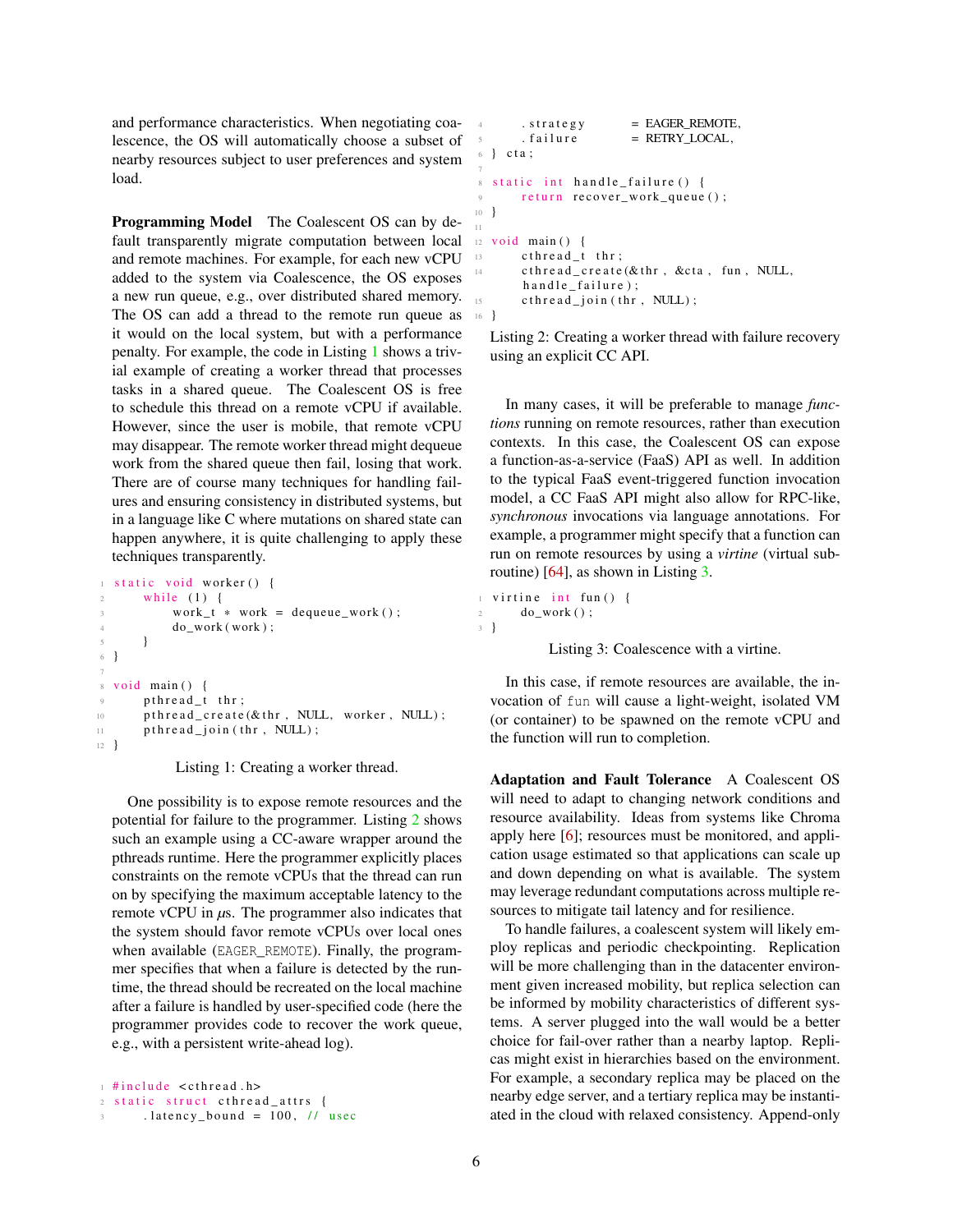storage can be used to persist state changes and aid in failure recovery.

When component or connection failures occur, or when the user moves out of range , the system must decide how to react. This will largely depend on application resource demands and latency sensitivity. For example, when a user training a neural network decides to move away from a resource-rich area, the training can be shipped off to the cloud to complete. However, a user running an immersive augmented reality application may prefer to have all computation and state migrated back to the local device, perhaps trading off degraded quality for responsiveness.

## 4 Conclusion

Several challenges remain for Coalescent Computing which we do not touch on here, but which we do plan to investigate. These include the storage interface, resource naming, and a more detailed treatment of privacy and security (e.g. authentication).

The building blocks for Coalescent Computing are gradually being put in place. We will soon stand at the confluence of disaggregated hardware, hierarchically distributed clouds, and ultra low-latency wireless networks. We argue that exploring systems that support this model will not only put more computational power at users' fingertips, but will also shed light on new avenues of systems research.

## Acknowledgements

This paper would not have been possible without valuable discussions and feedback from Conghao Liu, Brian Tauro, Nicholas Wanninger, Rich Wolski, Peter Dinda, and Nikos Hardavellas. This work is supported by the United States National Science Foundation via awards CNS-1718252, CNS-1763612, CNS-1730689, CCF-1757964, CCF-2029014, and CCF-2028958.

#### References

- <span id="page-6-2"></span>[1] Marcos K. Aguilera, Nadav Amit, Irina Calciu, Xavier Deguillard, Jayneel Gandhi, Stanko Novakovic, Arun Ramanathan, Pratap Subrahmanyam, Lalith Suresh, Kiran Tati, Rajesh Venkatasubramanian, and Michael Wei. Remote regions: A simple abstraction for remote memory. In *Proceedings of the 2018 USENIX Annual Technical Conference*, USENIX ATC '18, pages 775–787, USA, July 2018. USENIX Association.
- <span id="page-6-3"></span>[2] Emmanuel Amaro, Christopher Branner-Augmon, Zhihong Luo, Amy Ousterhout, Marcos K. Aguil-

era, Aurojit Panda, Sylvia Ratnasamy, and Scott Shenker. Can far memory improve job throughput? In *Proceedings of the* 15*th European Conference on Computer Systems*, EuroSys '20, New York, NY, USA, 2020. Association for Computing Machinery.

- <span id="page-6-5"></span>[3] Krste Asanović. Firebox: A hardware building block for 2020 warehouse-scale computers. In *Proceedings of the* 12*th USENIX Conference on File and Storage Technologies*, FAST '14, Santa Clara, CA, February 2014. USENIX Association.
- <span id="page-6-4"></span>[4] Marco Bacis, Rolando Brondolin, and Marco D. Santambrogio. BlastFunction: An FPGA-as-a-Service system for accelerated serverless computing. In *Proceedings of the* 23*rd Conference on Design, Automation and Test in Europe*, DATE '20, pages 852–857, San Jose, CA, USA, March 2020. EDA Consortium.
- <span id="page-6-0"></span>[5] Rajesh Balan, Jason Flinn, M. Satyanarayanan, Shafeeq Sinnamohideen, and Hen-I Yang. The case for cyber foraging. In *Proceedings of the 10th Workshop on ACM SIGOPS European Workshop*, EW '10, pages 87–92, New York, NY, USA, 2002. Association for Computing Machinery.
- <span id="page-6-8"></span>[6] Rajesh Krishna Balan, Mahadev Satyanarayanan, So Young Park, and Tadashi Okoshi. Tactics-based remote execution for mobile computing. In *Proceedings of the* 1 *st International Conference on Mobile Systems, Applications and Services*, MobiSys '03, pages 273–286, New York, NY, USA, 2003. Association for Computing Machinery.
- <span id="page-6-7"></span>[7] Andrew Baumann, Paul Barham, Pierre Evariste Dagand, Tim Harris, Rebecca Isaacs, Simon Peter, Timothy Roscoe, Adrian Schüpbach, and Akhilesh Singhania. The Multikernel: A new OS architecture for scalable multicore systems. In *Proceedings of the* 22*nd ACM Symposium on Operating Systems Principles*, SOSP '09, pages 29–44, October 2009.
- <span id="page-6-6"></span>[8] Andrew Baumann, Gernot Heiser, Jonathan Appavoo, Dilma Da Silva, Orran Krieger, Robert W. Wisniewski, and Jeremy Kerr. Providing dynamic update in an operating system. In *Proceedings of the 2005 USENIX Annual Technical Conference*, USENIX ATC '05, page 32, USA, April 2005. USENIX Association.
- <span id="page-6-1"></span>[9] Rajkumar Buyya, Toni Cortes, and Hai Jin. Single system image. *The International Journal of High Performance Computing Applications*, 15(2):124– 135, 2001.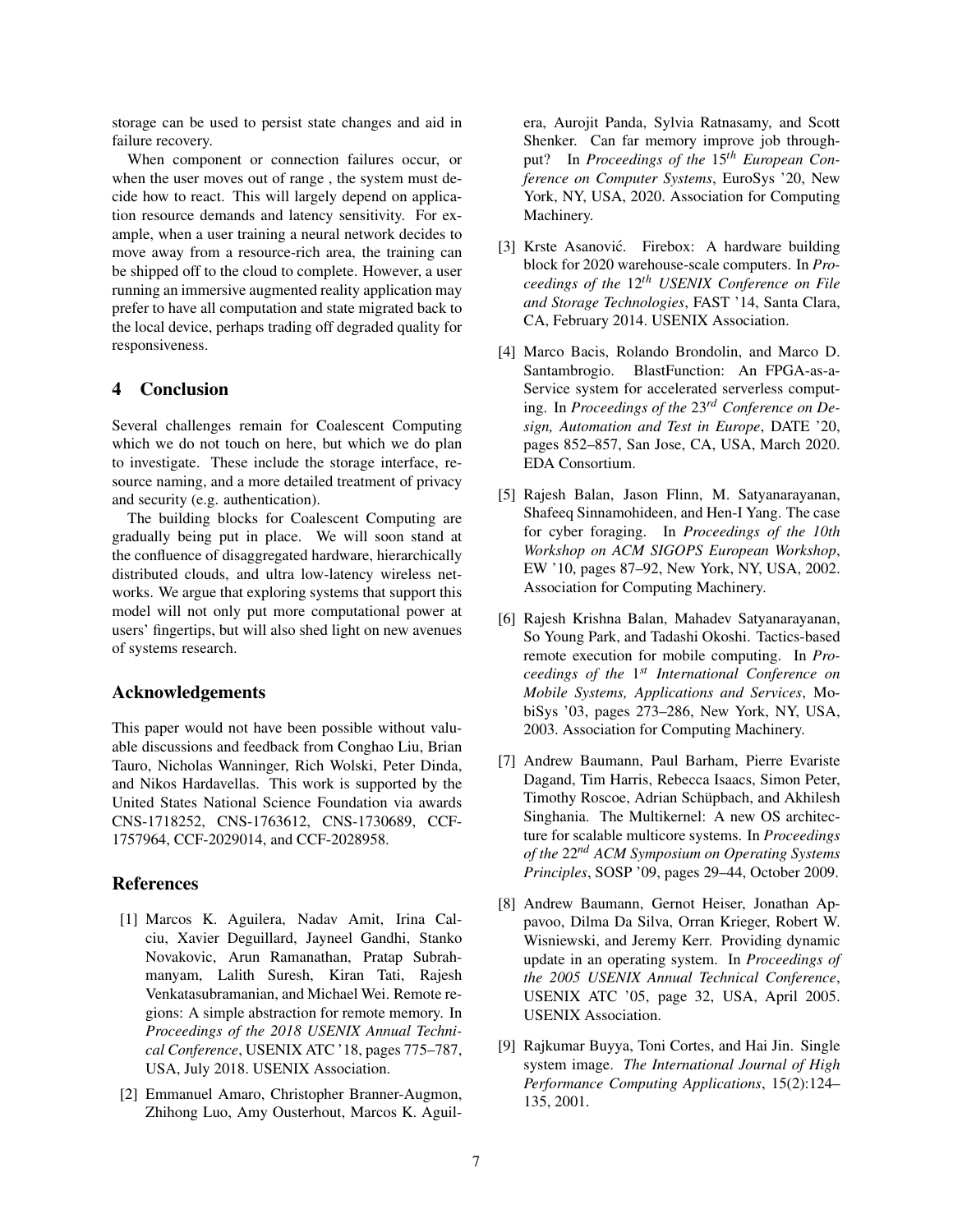- <span id="page-7-11"></span>[10] Young-kyu Choi, Jason Cong, Zhenman Fang, Yuchen Hao, Glenn Reinman, and Peng Wei. A quantitative analysis on microarchitectures of modern cpu-fpga platforms. In *Proceedings of the* 53*rd Annual Design Automation Conference*, DAC '16, New York, NY, USA, June 2016. Association for Computing Machinery.
- <span id="page-7-1"></span>[11] Byung-Gon Chun, Sunghwan Ihm, Petros Maniatis, Mayur Naik, and Ashwin Patti. CloneCloud: Elastic execution between mobile device and cloud. In *Proceedings of the* 6 *th Conference on Computer Systems*, EuroSys '11, pages 301–314, New York, NY, USA, 2011. Association for Computing Machinery.
- <span id="page-7-7"></span>[12] I-Hsin Chung, Bulent Abali, and Paul Crumley. Towards a composable computer system. In *Proceedings of the International Conference on High Performance Computing in Asia-Pacific Region*, HPC Asia '18, pages 137–147, New York, NY, USA, 2018. Association for Computing Machinery.
- <span id="page-7-10"></span>[13] Christina Delimitrou and Christos Kozyrakis. Paragon: QoS-aware scheduling for heterogeneous datacenters. In *Proceedings of the* 18*th International Conference on Architectural Support for Programming Languages and Operating Systems*, ASPLOS '13, pages 77–88, New York, NY, USA, 2013. Association for Computing Machinery.
- <span id="page-7-12"></span>[14] Gino Dion. Wi-Fi 6 and Wi-Fi 6E: better, faster, more. [https://www.nokia.com/blog/](https://www.nokia.com/blog/wi-fi-6-and-wi-fi-6e-better-faster-more/) [wi-fi-6-and-wi-fi-6e-better-faster-more/](https://www.nokia.com/blog/wi-fi-6-and-wi-fi-6e-better-faster-more/), May 2020. Accessed 2020-01-31.
- <span id="page-7-3"></span>[15] Aleksandar Dragojević, Dushyanth Narayanan, Miguel Castro, and Orion Hodson. FaRM: Fast remote memory. In *Proceedings of the* 11*th USENIX Symposium on Networked Systems Design and Implementation*, NSDI '14, pages 401–414, Seattle, WA, April 2014. USENIX Association.
- <span id="page-7-5"></span>[16] José Duato, Antonio J. Peña, Federico Silla, Rafael Mayo, and Enrique S. Quintana-Ortí. rCUDA: Reducing the number of GPU-based accelerators in high performance clusters. In *Proceedings of the 2010 International Conference on High Performance Computing and Simulation*, pages 224–231, June 2010.
- <span id="page-7-14"></span>[17] Arnaud Durand, Mikael Gasparian, Thomas Rouvinez, Imad Aad, Torsten Braun, and Tuan Anh Trinh. BitWorker, a decentralized distributed computing system based on bittorrent. In *Proceedings of the* 13*th International Conference on Wired/Wirless Internet Communications*, WWIC '15, pages 151–164. Springer, May 2015.
- <span id="page-7-8"></span>[18] Paolo Faraboschi, Kimberly Keeton, Tim Marsland, and Dejan Milojicic. Beyond processorcentric operating systems. In *Proceedings of the* 15*th Workshop on Hot Topics in Operating Systems*, HotOS XV, Kartause Ittingen, Switzerland, May 2015. USENIX Association.
- <span id="page-7-13"></span>[19] Thomas Fehrenbach, Rohit Datta, Bariş Göktepe, Thomas Wirth, and Cornelius Hellge. URLLC services in 5G low latency enhancements for LTE. In *Proceedings of the* 88*th IEEE Vehicular Technology Conference*, VTC-Fall, pages 1–6, 2018.
- <span id="page-7-9"></span>[20] Yaru Fu, Xiaolong Yang, Peng Yang, K.Y. Wong, Zheng Shi, Hong Wang, and Tony Q.S. Quek. Energy-efficient offloading and resource allocation for mobile edge computing enabled mission-critical internet-of-things systems. *EURASIP Journal on Wireless Communications and Networking*, February 2021.
- <span id="page-7-6"></span>[21] Vasilis Gavrielatos, Antonios Katsarakis, Arpit Joshi, Nicolai Oswald, Boris Grot, and Vijay Nagarajan. Scale-out ccNUMA: Exploiting skew with strongly consistent caching. In *Proceedings of the* 13*th EuroSys Conference*, EuroSys '18, New York, NY, USA, 2018. Association for Computing Machinery.
- <span id="page-7-4"></span>[22] Juncheng Gu, Youngmoon Lee, Yiwen Zhang, Mosharaf Chowdhury, and Kang G. Shin. Efficient memory disaggregation with infiniswap. In *Proceedings of the* 14*th USENIX Symposium on Networked Systems Design and Implementation*, NSDI '17, pages 649–667, Boston, MA, March 2017. USENIX Association.
- <span id="page-7-2"></span>[23] Kiryong Ha, Yoshihisa Abe, Thomas Eiszler, Zhuo Chen, Wenlu Hu, Brandon Amos, Rohit Upadhyaya, Padmanabhan Pillai, and Mahadev Satyanarayanan. You can teach elephants to dance: Agile VM handoff for edge computing. In *Proceedings of the* 2 *nd ACM/IEEE Symposium on Edge Computing*, SEC '17, New York, NY, USA, 2017. Association for Computing Machinery.
- <span id="page-7-0"></span>[24] Kiryong Ha, Padmanabhan Pillai, Wolfgang Richter, Yoshihisa Abe, and Mahadev Satyanarayanan. Just-in-time provisioning for cyber foraging. In *Proceeding of the* 11*th Annual International Conference on Mobile Systems, Applications, and Services*, MobiSys '13, pages 153–166, New York, NY, USA, June 2013. Association for Computing Machinery.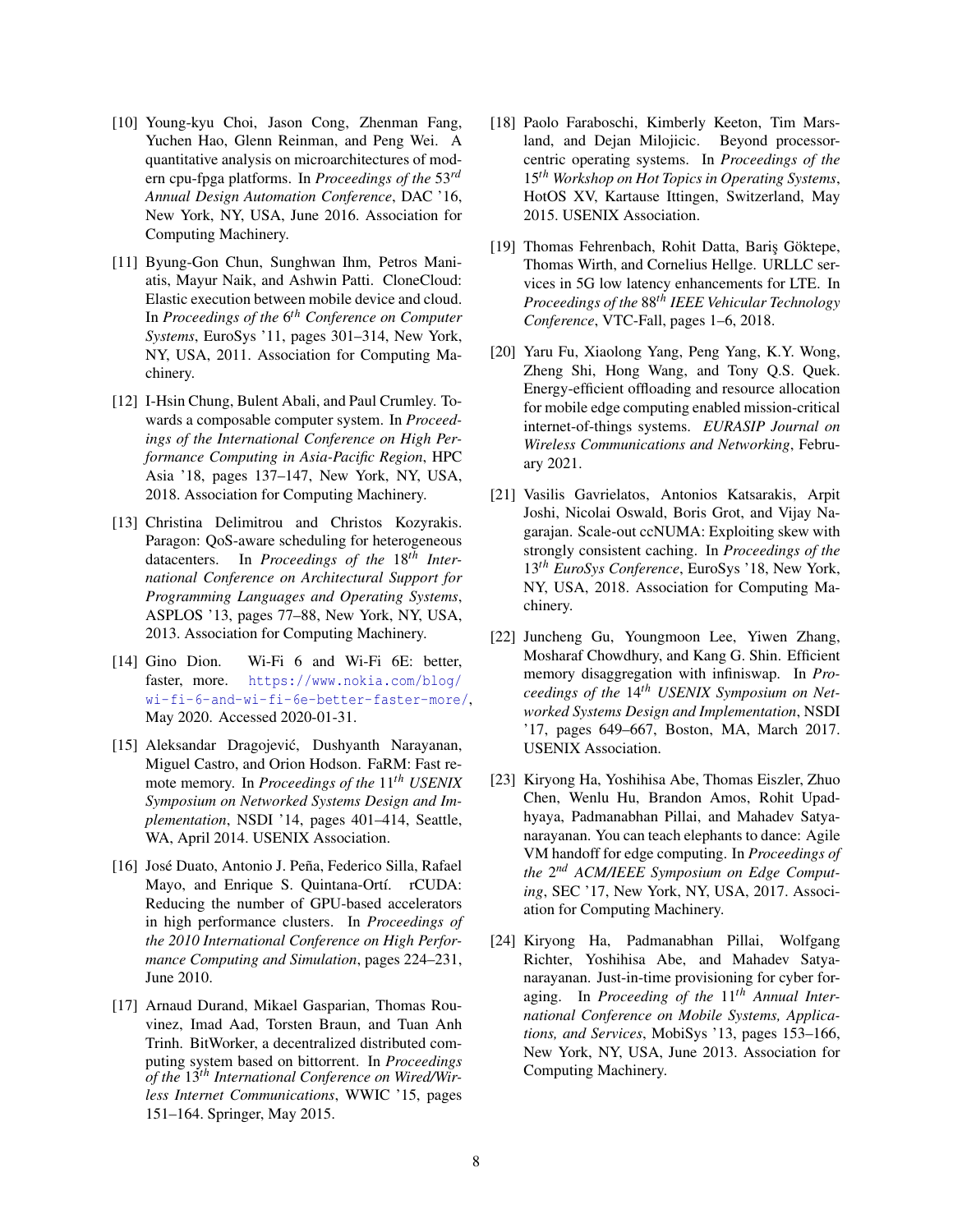- <span id="page-8-4"></span>[25] Karim Habak, Mostafa Ammar, Khaled A. Harras, and Ellen Zegura. Femto clouds: Leveraging mobile devices to provide cloud service at the edge. In *Proceedings of the* 8 *th IEEE International Conference on Cloud Computing*, CLOUD '15, pages 9–16. IEEE, June 2015.
- <span id="page-8-7"></span>[26] Kyle C. Hale and Peter Dinda. An evaluation of asynchronous events on modern hardware. In *Proceedings of the* 26*th IEEE International Symposium on the Modeling, Analysis, and Simulation of Computer and Telecommunication Systems*, MASCOTS '18. IEEE, September 2018.
- <span id="page-8-13"></span>[27] Mingzhe Hao, Huaicheng Li, Michael Hao Tong, Chrisma Pakha, Riza O. Suminto, Cesar A. Stuardo, Andrew A. Chien, and Haryadi S. Gunawi. MittOS: Supporting millisecond tail tolerance with fast rejecting SLO-aware OS interface. In *Proceedings of the* 26*th Symposium on Operating Systems Principles*, SOSP '17, pages 168–183, New York, NY, USA, October 2017. Association for Computing Machinery.
- <span id="page-8-3"></span>[28] Hewlett-Packard, Inc. The machine: A new kind of computer. [https://www.hpl.hp.com/](https://www.hpl.hp.com/research/systems-research/themachine/) [research/systems-research/themachine/](https://www.hpl.hp.com/research/systems-research/themachine/). Accessed: 2020-01-10.
- <span id="page-8-0"></span>[29] Galen C. Hunt and Michael L. Scott. The Coign automatic distributed partitioning system. In *Proceedings of the* 3 *rd Symposium on Operating Systems Design and Implementation*, OSDI '99, pages 187–200, USA, 1999. USENIX Association.
- <span id="page-8-6"></span>[30] Stefan Kaestle, Reto Achermann, Roni Haecki, Moritz Hoffmann, Sabela Ramos, and Timothy Roscoe. Machine-aware atomic broadcast trees for multicores. In *Proceedings of the* 12*th USENIX Symposium on Operating Systems Design and Implementation*, OSDI '16, pages 33–48, Savannah, GA, November 2016. USENIX Association.
- <span id="page-8-1"></span>[31] Anuj Kalia, Michael Kaminsky, and David G. Andersen. Design guidelines for high performance RDMA systems. In *Proceedings of the 2016 USENIX Annual Technical Conference*, USENIX ATC '16, pages 437–450. USENIX Association, June 2016.
- <span id="page-8-8"></span>[32] Anuj Kalia, Michael Kaminsky, and David G. Andersen. Design guidelines for high performance RDMA systems. In *Proceedings of the 2016 USENIX Annual Technical Conference*, USENIX ATC '16, pages 437–450, Denver, CO, June 2016. USENIX Association.
- <span id="page-8-11"></span>[33] Nils Kopal, Matthäus Wander, Christopher Konze, and Henner Heck. Adaptive cheat detection in decentralized volunteer computing with untrusted nodes. In *Proceedings of the* 17*th IFIP International Conference on Distributed Applications and Interoperable Systems*, DAIS '17, pages 192–205. Springer, June 2017.
- <span id="page-8-14"></span>[34] Martin Kristien, Tom Spink, Harry Wagstaff, Björn Franke, Igor Böhm, and Nigel Topham. Mitigating JIT compilation latency in virtual execution environments. In *Proceedings of the* 15*th ACM SIG-PLAN/SIGOPS International Conference on Virtual Execution Environments*, VEE '19, pages 101– 107, New York, NY, USA, 2019. Association for Computing Machinery.
- <span id="page-8-12"></span>[35] Gyusun Lee, Seokha Shin, Wonsuk Song, Tae Jun Ham, Jae W. Lee, and Jinkyu Jeong. Asynchronous I/O stack: A low-latency kernel I/O stack for ultralow latency SSDs. In *Proceedings of the 2019 USENIX Annual Technical Conference*, USENIX ATC '19, pages 603–616, Renton, WA, July 2019. USENIX Association.
- <span id="page-8-2"></span>[36] Pejman Lotfi-Kamran, Boris Grot, Michael Ferdman, Stavros Volos, Onur Kocberber, Javier Picorel, Almutaz Adileh, Djordje Jevdjic, Sachin Idgunji, Emre Ozer, and Babak Falsafi. Scale-out processors. In *Proceedings of the* 39*th Annual International Symposium on Computer Architecture*, ISCA '12, pages 500–511, USA, June 2012. IEEE Computer Society.
- <span id="page-8-9"></span>[37] Patrick Merias. Study on physical layer enhancements for NR ultra-reliable and low latency case (URLLC). Technical Report TR 38.824, release 16, 3*rd* Generation Partnership Project (3GPP), July 2018.
- <span id="page-8-5"></span>[38] Nathaniel Morris, Christopher Stewart, Lydia Chen, Robert Birke, and Jaimie Kelley. Modeldriven computational sprinting. In *Proceedings of the* 13*th European Conference on Computer Systems*, EuroSys '18, New York, NY, USA, April 2018. Association for Computing Machinery.
- <span id="page-8-10"></span>[39] Arvind Narayanan, Eman Ramadan, Jason Carpenter, Qingxu Liu, Yu Liu, Feng Qian, and Zhi-Li Zhang. A first look at commercial 5G performance on smartphones. In *Proceedings of The Web Conference*, WWW '20, pages 894–905, New York, NY, USA, April 2020. Association for Computing Machinery.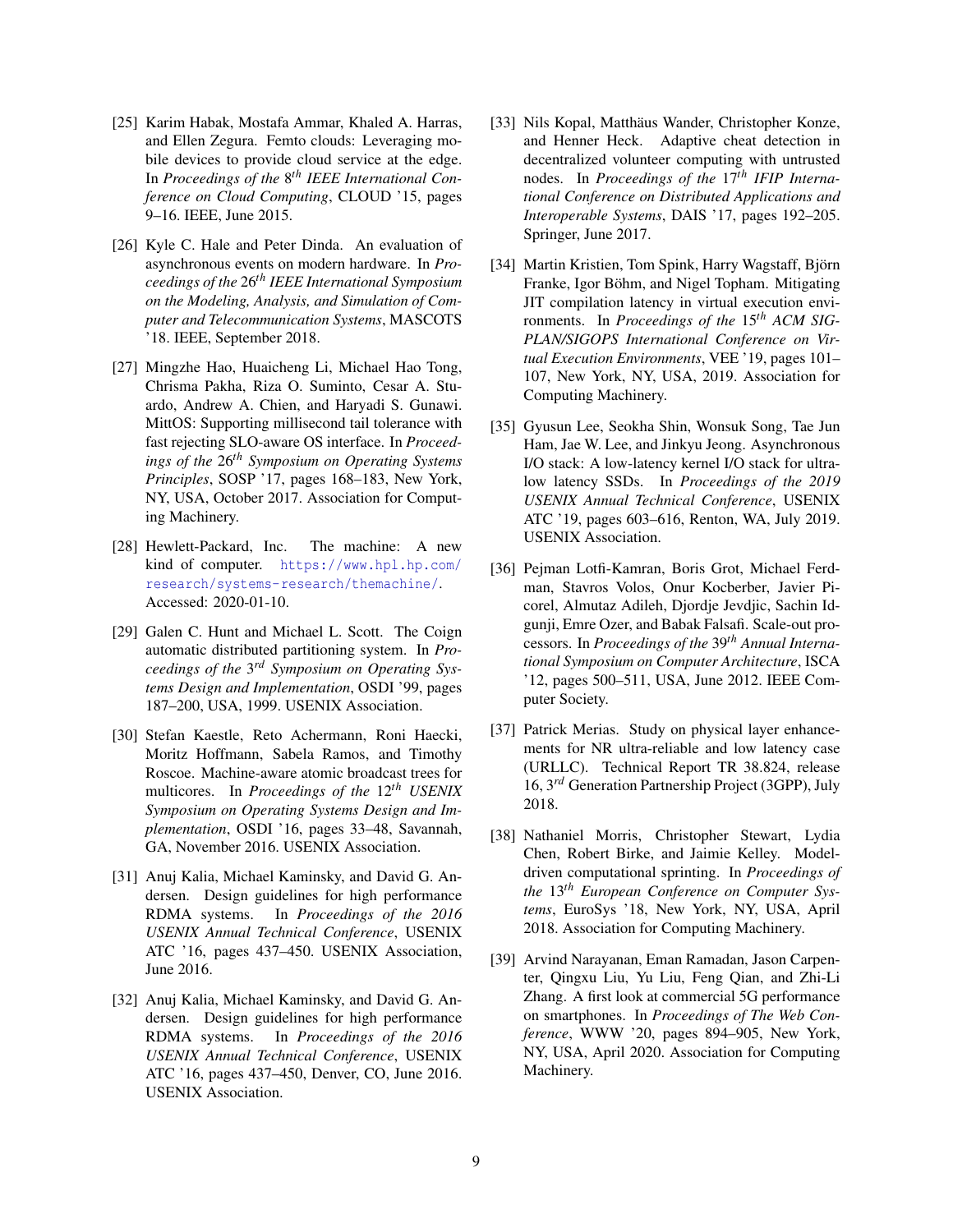- <span id="page-9-10"></span>[40] Rolf Neugebauer, Gianni Antichi, José Fernando Zazo, Yury Audzevich, Sergio López-Buedo, and Andrew W. Moore. Understanding PCIe performance for end host networking. In *Proceedings of the 2018 Conference of the ACM Special Interest Group on Data Communication*, SIGCOMM '18, pages 327–341, New York, NY, USA, August 2018. Association for Computing Machinery.
- <span id="page-9-11"></span>[41] Khang T. Nguyen. APIC virtualization performance testing and iozone. [https://software.intel.com/](https://software.intel.com/content/www/us/en/develop/blogs/apic-virtualization-performance-testing-and-iozone.html) [content/www/us/en/develop/blogs/](https://software.intel.com/content/www/us/en/develop/blogs/apic-virtualization-performance-testing-and-iozone.html) [html](https://software.intel.com/content/www/us/en/develop/blogs/apic-virtualization-performance-testing-and-iozone.html), December 2013. Accessed 2020-12-20.
- <span id="page-9-14"></span>[42] Edmund B. Nightingale, Orion Hodson, Ross McIlroy, Chris Hawblitzel, and Galen Hunt. Helios: Heterogeneous multiprocessing with satellite kernels. In *Proceedings of the* 22*nd ACM SIGOPS Symposium on Operating Systems Principles*, SOSP '09, pages 221–234, New York, NY, USA, October 2009. Association for Computing Machinery.
- <span id="page-9-6"></span><span id="page-9-1"></span>[43] Stanko Novakovic, Alexandros Daglis, Edouard Bugnion, Babak Falsafi, and Boris Grot. Scale-out NUMA. In *Proceedings of the* 19*th International Conference on Architectural Support for Programming Languages and Operating Systems*, ASPLOS '14, pages 3–18, New York, NY, USA, 2014. Association for Computing Machinery.
- <span id="page-9-15"></span><span id="page-9-0"></span>[44] Open Connectivity Foundation. UPnP Standard. [https://openconnectivity.org/developer/](https://openconnectivity.org/developer/specifications/upnp-resources/upnp/) [specifications/upnp-resources/upnp/](https://openconnectivity.org/developer/specifications/upnp-resources/upnp/), 2021. Accessed 2020-11-05.
- <span id="page-9-3"></span><span id="page-9-2"></span>[45] John Ousterhout, Parag Agrawal, David Erickson, Christos Kozyrakis, Jacob Leverich, David Mazières, Subhasish Mitra, Aravind Narayanan, Guru Parulkar, Mendel Rosenblum, Stephen M. Rumble, Eric Stratmann, and Ryan Stutsman. The case for RAMClouds: Scalable high-performance storage entirely in DRAM. *SIGOPS Operating Systems Review*, 43(4):92–105, January 2010.
- <span id="page-9-13"></span><span id="page-9-12"></span>[46] Jiannan Ouyang, Brian Kocoloski, John R. Lange, and Kevin Pedretti. Achieving performance isolation with lightweight co-kernels. In *Proceedings of the* 24*th International Symposium on High-Performance Parallel and Distributed Computing*, HPDC '15, pages 149–160, New York, NY, USA, June 2015. Association for Computing Machinery.
- <span id="page-9-9"></span><span id="page-9-7"></span>[47] Tirthak Patel and Devesh Tiwari. CLITE: Efficient and QoS-aware co-location of multiple latency-

critical jobs for warehouse scale computers. In *Proceedings of the IEEE International Symposium on High Performance Computer Architecture*, HPCA '20, pages 193–206. IEEE, February 2020.

- <span id="page-9-8"></span><span id="page-9-5"></span><span id="page-9-4"></span>[48] Arun Raghavan, Yixin Luo, Anuj Chandawalla, Marios Papaefthymiou, Kevin P. Pipe, Thomas F. Wenisch, and Milo M. K. Martin. Computational sprinting. In *Proceedings of the* 18*th IEEE International Symposium on High-Performance Computer Architecture*, HPCA '12, pages 1–12, USA, February 2012. IEEE Computer Society.
- [apic-virtualization-performance-testing-](https://software.intel.com/content/www/us/en/develop/blogs/apic-virtualization-performance-testing-and-iozone.html)and $\operatorname{I49b}$ Zhenyuan Ruan, Malte Schwarzkopf, Marcos K. Aguilera, and Adam Belay. AIFM: Highperformance, application-integrated far memory. In *Proceedings of the* 14*th USENIX Symposium on Operating Systems Design and Implementation*, OSDI '20, pages 315–332. USENIX Association, November 2020.
	- [50] Ardalan Amiri Sani and Thomas Anderson. The case for I/O-device-as-a-service. In *Proceedings of the* 17*th Workshop on Hot Topics in Operating Systems*, HotOS XVII, pages 66–72, New York, NY, USA, 2019. Association for Computing Machinery.
	- [51] Mahadev Satyanarayanan. A brief history of cloud offload: A personal journey from odyssey through cyber foraging to cloudlets. *GetMobile: Mobile Computing and Communications*, 18(4):19– 23, January 2015.
	- [52] Mahadev Satyanarayanan, Wei Gao, and Brandon Lucia. The computing landscape of the 21st century. In *Proceedings of the* 20*th International Workshop on Mobile Computing Systems and Applications*, HotMobile '19, pages 45–50, New York, NY, USA, 2019. Association for Computing Machinery.
	- [53] Mahadev Satyanarayanan, Guenter Klas, Marco Silva, and Simone Mangiante. The seminal role of edge-native applications. In *Proceedings of the 2019 IEEE International Conference on Edge Computing*, EDGE '19, pages 33–40, 2019.
	- [54] Malte Schwarzkopf, Matthew P. Grosvenor, and Steven Hand. New wine in old skins: The case for distributed operating systems in the data center. In *Proceedings of the* 4 *th Asia-Pacific Workshop on Systems*, APSys '13, New York, NY, USA, July 2013. Association for Computing Machinery.
	- [55] Yizhou Shan, Yutong Huang, Yilun Chen, and Yiying Zhang. LegoOS: A disseminated, distributed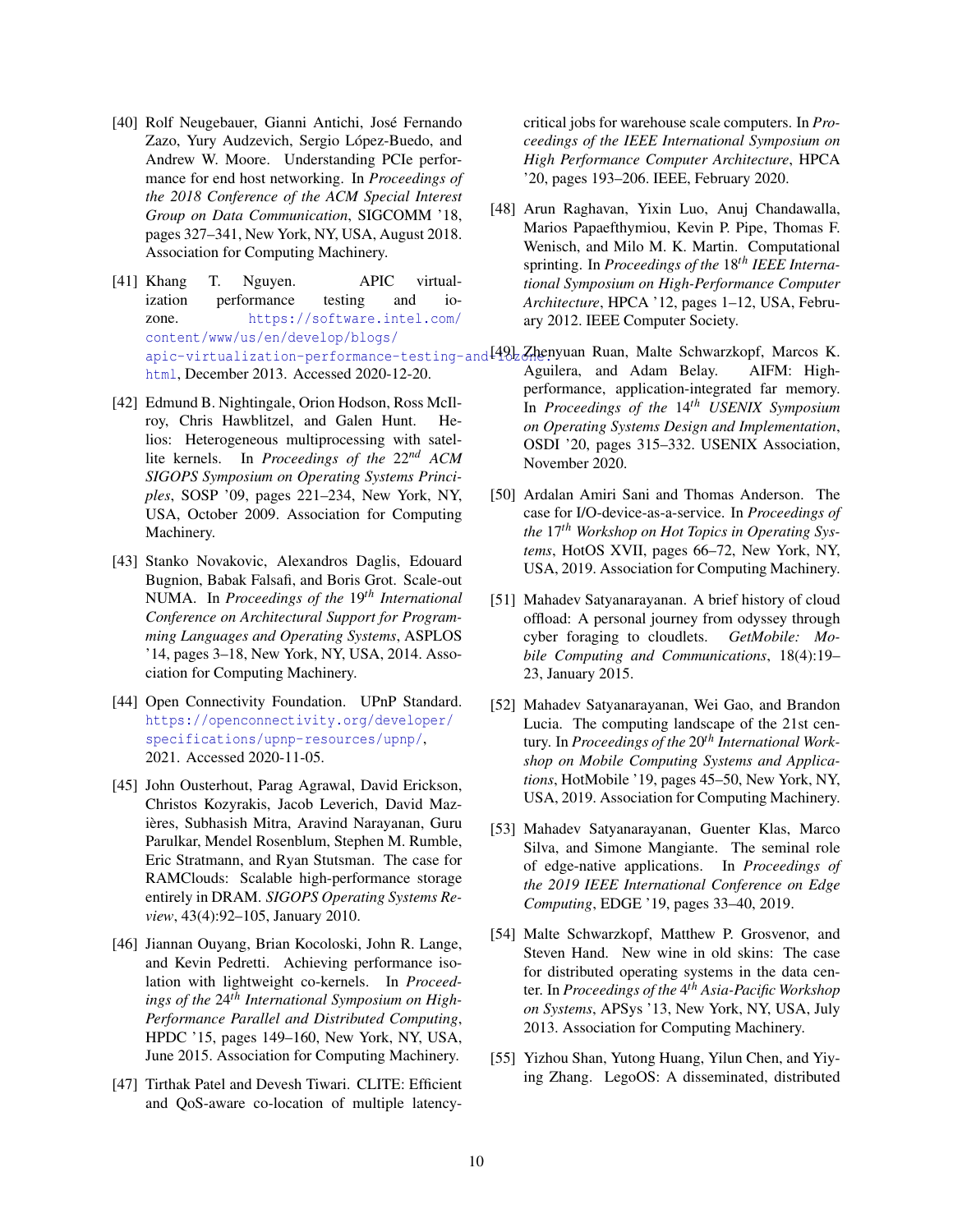OS for hardware resource disaggregation. In *Proceedings of the* 13*th USENIX Symposium on Operating Systems Design and Implementation*, OSDI '18, pages 69–87, Carlsbad, CA, October 2018. USENIX Association.

- <span id="page-10-8"></span>[56] Jan Solanti, Michal Babej, Julius Ikkala, and Pekka Jääskeläinen. POCL-R: Distributed OpenCL runtime for low latency remote offloading. In *Proceedings of the International Workshop on OpenCL*, IWOCL '20, New York, NY, USA, 2020. Association for Computing Machinery.
- <span id="page-10-14"></span>[57] Ya-Yunn Su and Jason Flinn. Slingshot: Deploying stateful services in wireless hotspots. In *Proceedings of the* 3 *rd International Conference on Mobile Systems, Applications, and Services*, MobiSys '05, pages 79–92, New York, NY, USA, 2005. Association for Computing Machinery.
- <span id="page-10-9"></span>[58] Kaixin Sui, Mengyu Zhou, Dapeng Liu, Minghua Ma, Dan Pei, Youjian Zhao, Zimu Li, and Thomas Moscibroda. Characterizing and improving WiFi latency in large-scale operational networks. In *Proceedings of the* 14*th Annual International Conference on Mobile Systems, Applications, and Services*, MobiSys '16, pages 347–360, New York, NY, USA, June 2016. Association for Computing Machinery.
- <span id="page-10-12"></span>[59] Andrew S. Tanenbaum and Robbert Van Renesse. Distributed operating systems. *ACM Computing Surveys*, 17(4):419–470, December 1985.
- <span id="page-10-0"></span>[60] Liang Tong, Yong Li, and Wei Gao. A hierarchical edge cloud architecture for mobile computing. In *Proceedings of the* 35*th Annual IEEE International Conference on Computer Communications*, INFO-COM '16, pages 1–9. IEEE, April 2016.
- <span id="page-10-1"></span>[61] Animesh Trivedi, Lin Wang, Henri Bal, and Alexandru Iosup. Sharing and caring of data at the edge. In *Proceedings of the* 3 *rd USENIX Workshop on Hot Topics in Edge Computing*, HotEdge '20. USENIX Association, June 2020.
- <span id="page-10-5"></span>[62] Shin-Yeh Tsai and Yiying Zhang. LITE kernel RDMA support for datacenter applications. In *Proceedings of the* 26*th Symposium on Operating Systems Principles*, SOSP '17, pages 306–324, October 2017.
- <span id="page-10-13"></span>[63] Nikos Vasilakis, Ben Karel, and Jonathan M. Smith. From lone dwarfs to giant superclusters: Rethinking operating system abstractions for the cloud. In *Proceedings of the* 15*th Workshop on Hot Topics in Operating Systems*, HotOS XV, Kartause

Ittingen, Switzerland, May 2015. USENIX Association.

- <span id="page-10-10"></span>[64] Nicholas Wanninger, Joshua J. Bowden, and Kyle C. Hale. Virtines: Virtualization at function call granularity, 2021.
- <span id="page-10-3"></span>[65] Chenhao Xie, Xie Li, Yang Hu, Huwan Peng, Michael Taylor, and Shuaiwen Leon Song. Q-VR: System-level design for future mobile collaborative virtual reality. In *Proceedings of the* 26*th ACM International Conference on Architectural Support for Programming Languages and Operating Systems*, ASPLOS '21, pages 587–599, New York, NY, USA, 2021. Association for Computing Machinery.
- <span id="page-10-6"></span>[66] Hangchen Yu, Arthur Michener Peters, Amogh Akshintala, and Christopher J. Rossbach. AvA: Accelerated virtualization of accelerators. In *Proceedings of the* 25*th International Conference on Architectural Support for Programming Languages and Operating Systems*, ASPLOS '20, pages 807–825, New York, NY, USA, March 2020. Association for Computing Machinery.
- <span id="page-10-11"></span>[67] Gerd Zellweger, Simon Gerber, Kornilios Kourtis, and Timothy Roscoe. Decoupling cores, kernels, and operating systems. In *Proceedings of the* 11*th USENIX Symposium on Operating Systems Design and Implementation*, OSDI '14, pages 17–31, USA, October 2014. USENIX Association.
- <span id="page-10-4"></span>[68] Steffen Zeuch, Eleni Tzirita Zacharatou, Shuhao Zhang, Xenofon Chatziliadis, Ankit Chaudhary, Bonaventura Del Monte, Dimitrios Giouroukis, Philipp M Grulich, Ariane Ziehn, and Volker Mark. NebulaStream: Complex analytics beyond the cloud. In *Proceedings of the International Workshop on Very Large Internet of Things*, VLIoT '20, August 2020.
- <span id="page-10-7"></span>[69] Jin Zhang, Zhuocheng Ding, Yubin Chen, Xingguo Jia, Boshi Yu, Zhengwei Qi, and Haibing Guan. GiantVM: A Type-II hypervisor implementing many-to-one virtualization. In *Proceedings of the* 16*th ACM SIGPLAN/SIGOPS International Conference on Virtual Execution Environments*, VEE '20, pages 30–44, New York, NY, USA, 2020. Association for Computing Machinery.
- <span id="page-10-2"></span>[70] Wenxiao Zhang, Bo Han, and Pan Hui. On the networking challenges of mobile augmented reality. In *Proceedings of the Workshop on Virtual Reality and Augmented Reality Network*, VR/AR Network '17, pages 24–29, New York, NY, USA, 2017. Association for Computing Machinery.